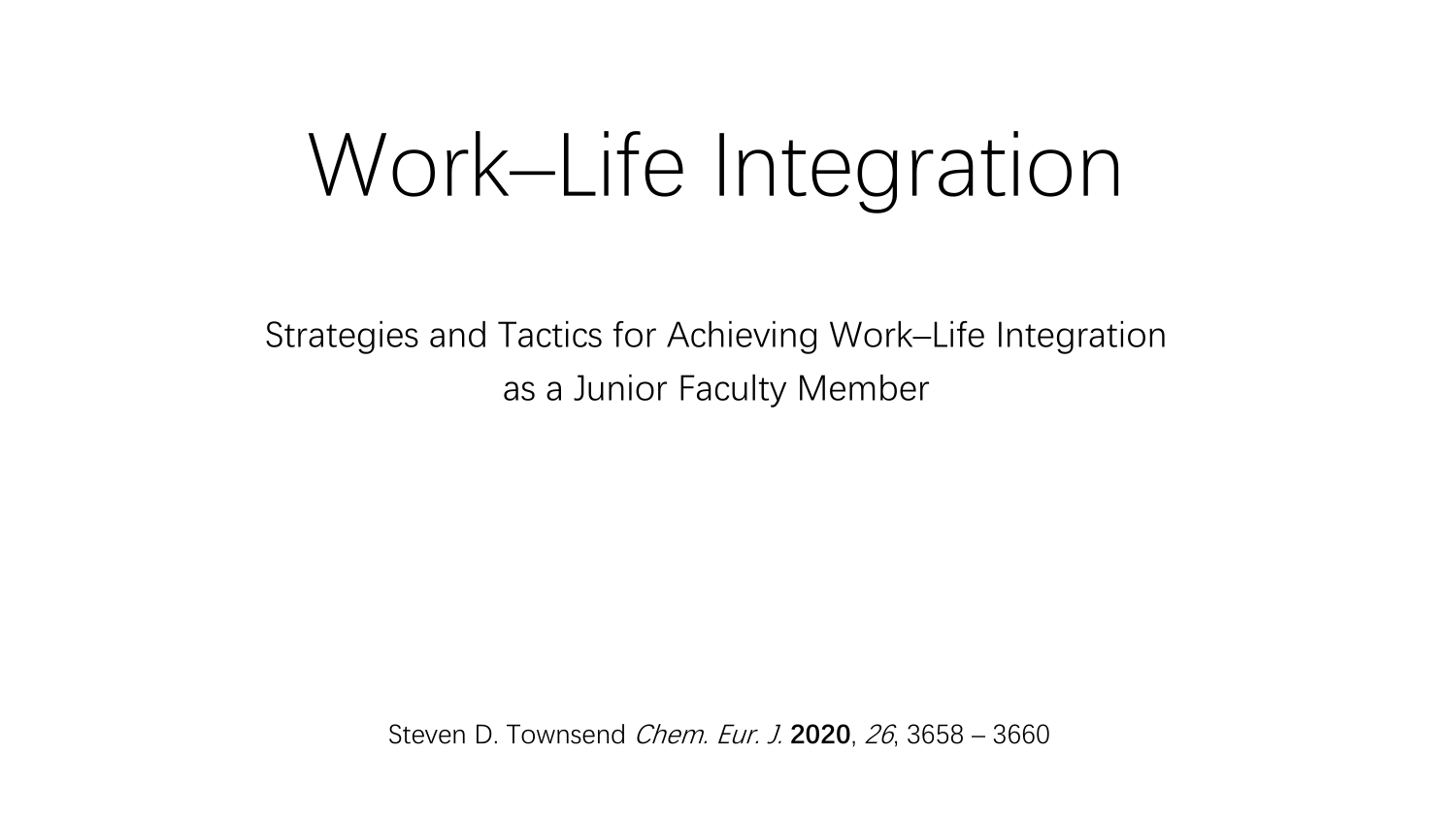## Challenges as a Junior Faculty Member

Difficult to keep Work-Life Balance (life's demands having equal but separated focus)

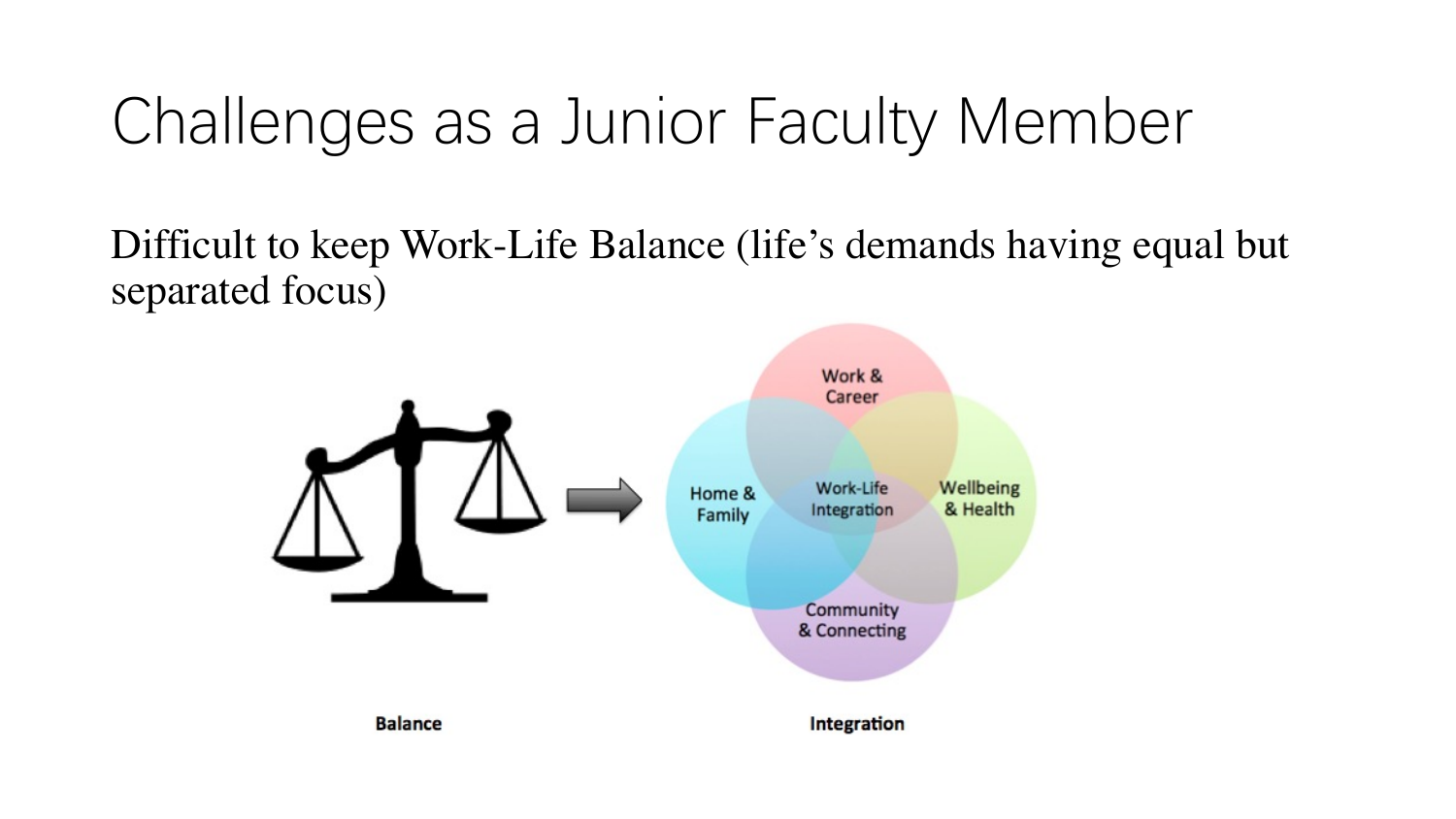### Strategies and tactics

Assessing Life Priorities

- 1. Family (highest priority, being present)
- 2. Physical and mental health (keep exercising, have hobbies)
- 3. Watch your hours and non-chemistry activities (minimize wasting time)
- 4. Be yourself (support system: build a community; create and nurture the environment you need; embrace similarities etc.)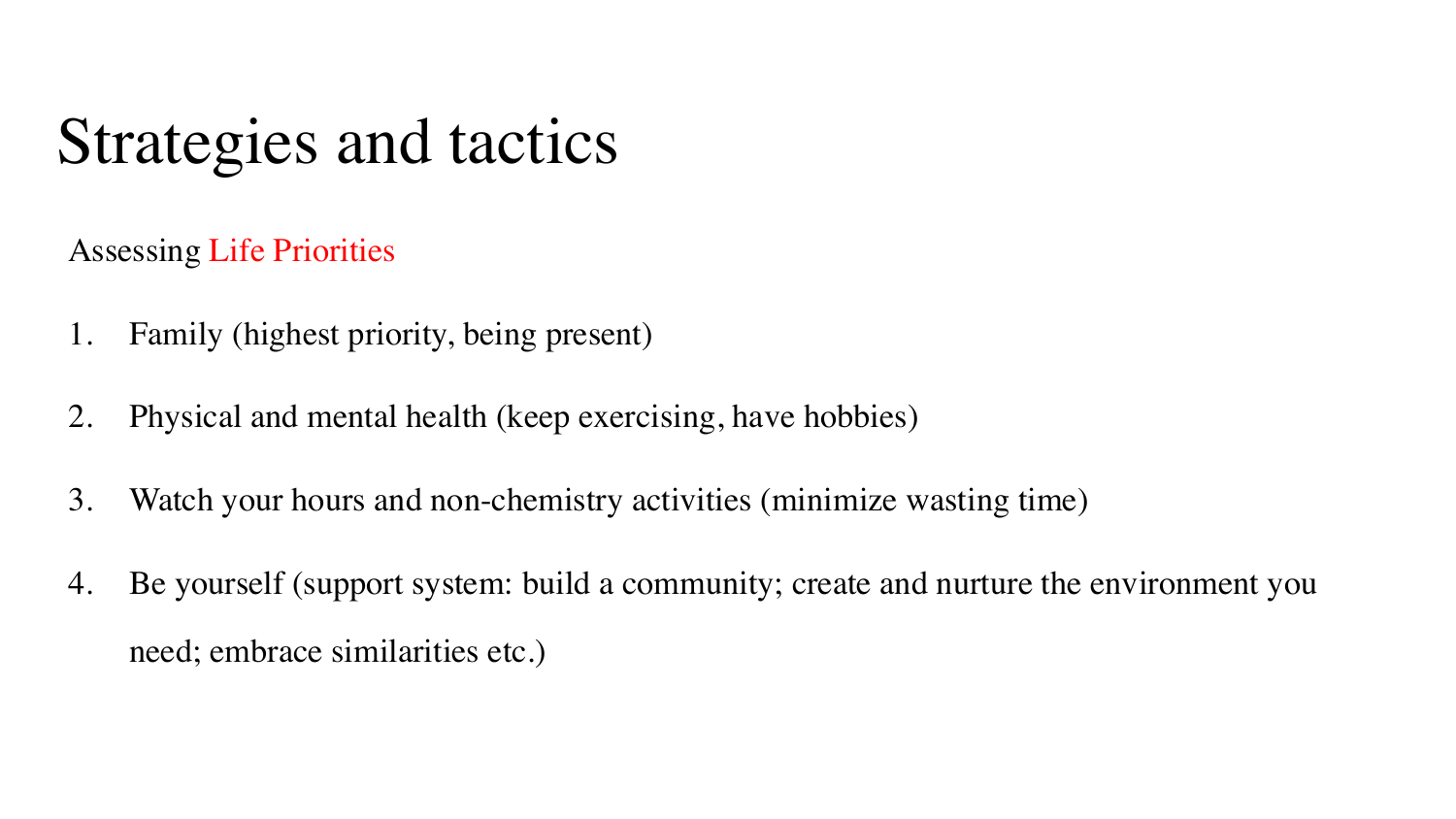### Strategies and tactics

Assessing Work Priorities

- 1. Set plans and have goals for each day (work with purpose)
- 2. Make use of the flexibility (E. J. Corey traffic lights)
- 3. Travel (one trip per month, and work during travel)
- 4. Say no/say yes (learn to decline requests, only deal with 3 related topics)
- 5. Graduate students and research program (open discourse, help and learn from each other)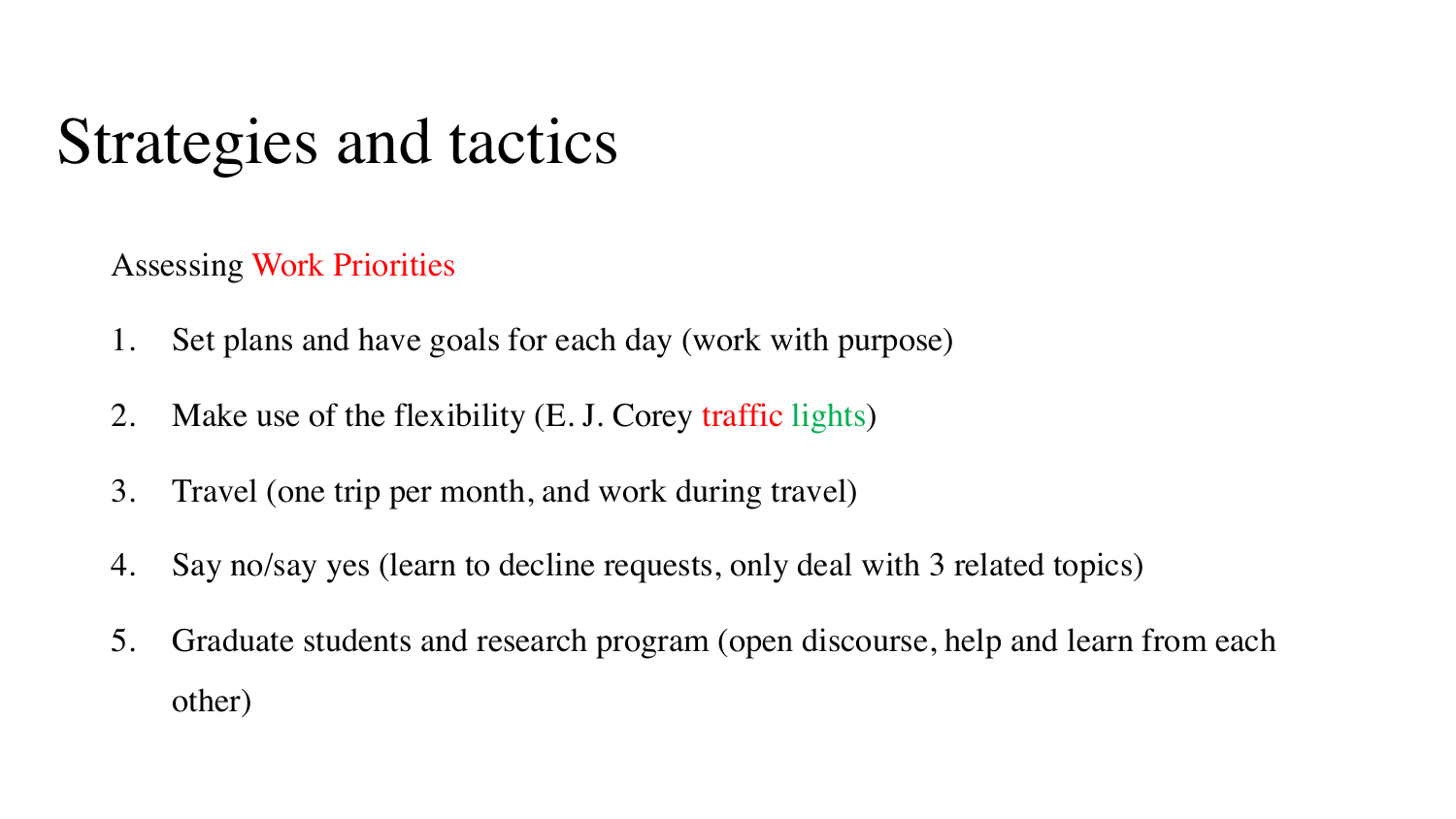### Strategies and tactics

#### **Assessing the Root Causes of Imbalance**

- 1. Working with undergraduates (Minimize the entertainin, time-consuming, unannounced visits)
- 2. Grants (start in advance)
- 3. Don't crowd-source your self-esteem (not use social media)
- 4. Email (twice a day)
- 5. Identify big time-burners (meetings, facetime…)
- 6. Child and elder care (integrate into your professional life)